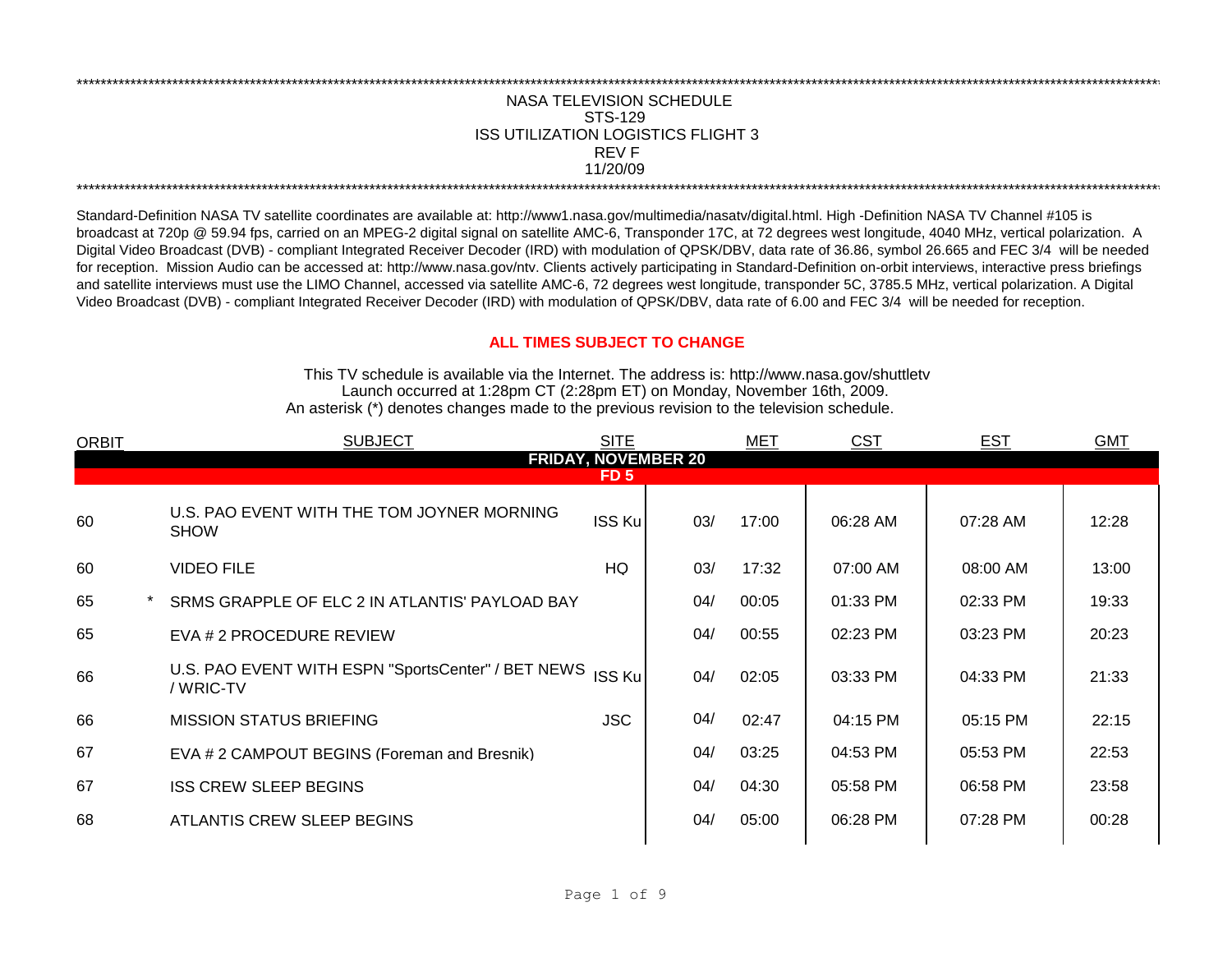| <b>ORBIT</b> | <b>SUBJECT</b>                                                                                                                                | <b>SITE</b> |     | <b>MET</b> | <b>CST</b> | <b>EST</b> | <b>GMT</b> |
|--------------|-----------------------------------------------------------------------------------------------------------------------------------------------|-------------|-----|------------|------------|------------|------------|
| 68           | FLIGHT DAY 5 HIGHLIGHTS (replayed on the hour during<br>crew sleep)                                                                           | <b>JSC</b>  | 04/ | 05:32      | 07:00 PM   | 08:00 PM   | 01:00      |
| 69           | HIGH DEFINITION FLIGHT DAY 5 CREW HIGHLIGHTS (if<br>available; on the NASA-TV HDTV Channel; replays from<br>5:00am CT - 4:00pm CT on Nov. 21) | <b>JSC</b>  | 04/ | 07:32      | 09:00 PM   | 10:00 PM   | 03:00      |
|              | <b>SATURDAY, NOVEMBER 21</b>                                                                                                                  | FD 6        |     |            |            |            |            |
|              |                                                                                                                                               |             |     |            |            |            |            |
| 71           | <b>ISS FLIGHT DIRECTOR UPDATE</b>                                                                                                             | <b>JSC</b>  | 04/ | 10:32      | 12:00 AM   | 01:00 AM   | 06:00      |
| 72           | ISS FLIGHT DIRECTOR UPDATE REPLAY                                                                                                             | <b>JSC</b>  | 04/ | 12:02      | 01:30 AM   | 02:30 AM   | 07:30      |
| 73           | ATLANTIS / ISS CREW WAKE UP (begins FD 6)                                                                                                     |             | 04/ | 13:00      | 02:28 AM   | 03:28 AM   | 08:28      |
| 73           | EVA # 2 PREPARATIONS RESUME                                                                                                                   |             | 04/ | 14:30      | 03:58 AM   | 04:58 AM   | 09:58      |
| 75           | SRMS UNBERTH ELC2 FROM ATLANTIS' PAYLOAD BAY                                                                                                  |             | 04/ | 15:45      | 05:13 AM   | 06:13 AM   | 11:13      |
| 75           | SRMS HANDOFF ELC2 TO SSRMS                                                                                                                    |             | 04/ | 16:40      | 06:08 AM   | 07:08 AM   | 12:08      |
| 76           | EVA # 2 BEGINS (Foreman and Bresnik)                                                                                                          |             | 04/ | 17:50      | 07:18 AM   | 08:18 AM   | 13:18      |
| 76           | GATOR HAM RADIO BRACKET INSTALLATION ON<br><b>COLUMBUS</b>                                                                                    |             | 04/ | 18:20      | 07:48 AM   | 08:48 AM   | 13:48      |
| 77           | SSRMS INSTALLATION OF ELC2 ON S3 UPPER<br><b>OUTBOARD PAS</b>                                                                                 |             | 04/ | 18:40      | 08:08 AM   | 09:08 AM   | 14:08      |
| 77           | <b>SSRMS BASE CHANGE</b>                                                                                                                      |             | 04/ | 19:25      | 08:53 AM   | 09:53 AM   | 14:53      |
| 77           | FPMU RELOCATION FROM S1 TO P1 TRUSS                                                                                                           |             | 04/ | 19:35      | 09:03 AM   | 10:03 AM   | 15:03      |
| 78<br>$\ast$ | S3 ZENITH PAS DEPLOY                                                                                                                          |             | 04/ | 21:05      | 10:33 AM   | 11:33 AM   | 16:33      |
| 79           | CAMERA POSITION 1 WETA INSTALL ON S3 TRUSS                                                                                                    |             | 04/ | 22:35      | 12:03 PM   | 01:03 PM   | 18:03      |
| 80           | $EVA # 2$ ENDS                                                                                                                                |             | 05/ | 00:20      | 01:48 PM   | 02:48 PM   | 19:48      |
| 82           | <b>MISSION STATUS BRIEFING</b>                                                                                                                | <b>JSC</b>  | 05/ | 02:02      | 03:30 PM   | 04:30 PM   | 21:30      |
| 83           | <b>ISS CREW SLEEP BEGINS</b>                                                                                                                  |             | 05/ | 04:00      | 05:28 PM   | 06:28 PM   | 23:28      |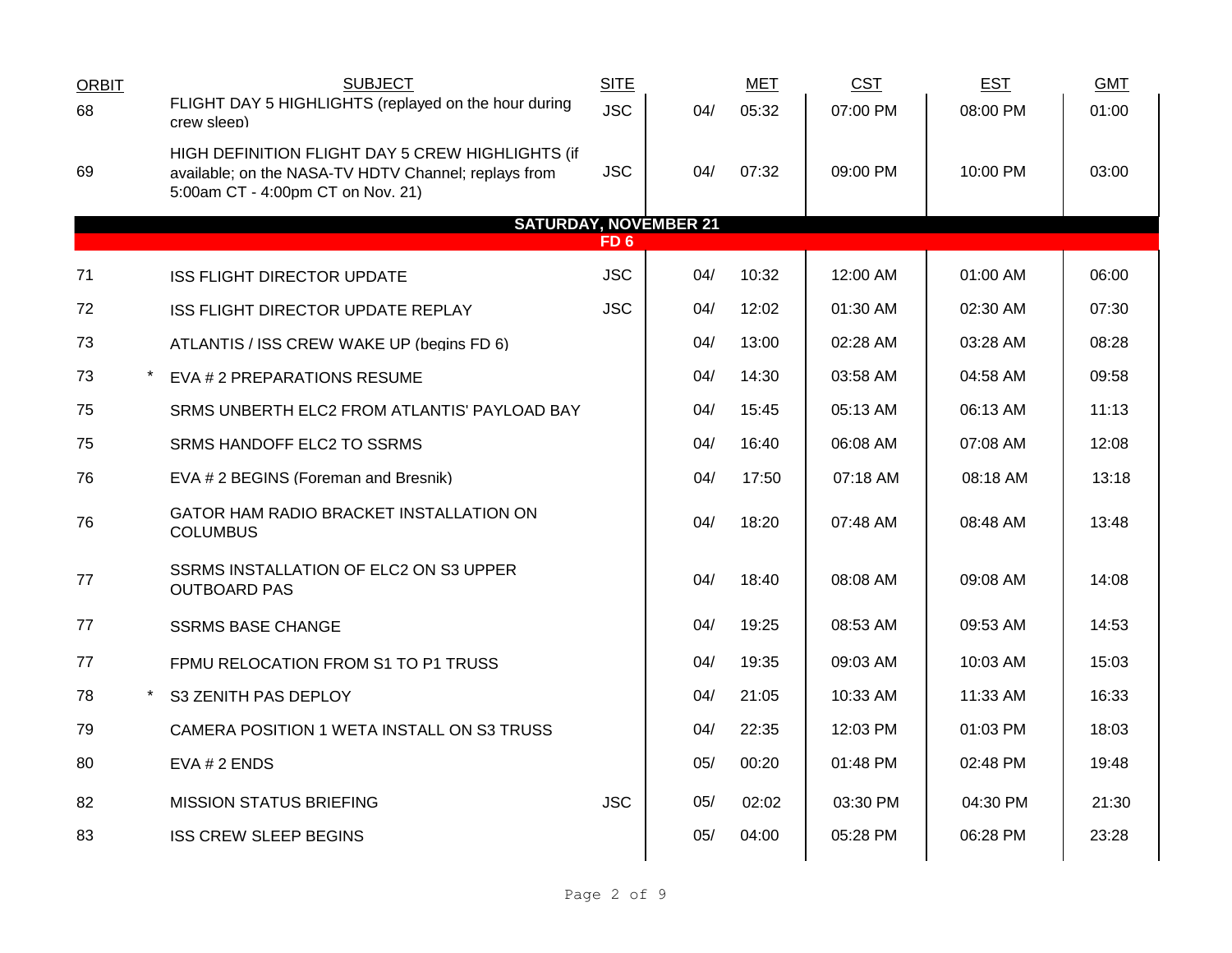| <b>ORBIT</b><br>$\overline{83}$               | <b>SUBJECT</b><br>ATLANTIS CREW SLEEP BEGINS                                                                                                  | <b>SITE</b>   | 05/ | MET<br>04:30 | <b>CST</b><br>05:58 PM | <b>EST</b><br>06:58 PM | <b>GMT</b><br>23:58 |  |  |  |
|-----------------------------------------------|-----------------------------------------------------------------------------------------------------------------------------------------------|---------------|-----|--------------|------------------------|------------------------|---------------------|--|--|--|
| 83                                            | FLIGHT DAY 6 HIGHLIGHTS (replayed on the hour during<br>crew sleep)                                                                           | <b>JSC</b>    | 05/ | 04:32        | 06:00 PM               | 07:00 PM               | 00:00               |  |  |  |
| 85                                            | HIGH DEFINITION FLIGHT DAY 6 CREW HIGHLIGHTS (if<br>available; on the NASA-TV HDTV Channel; replays from<br>5:00am CT - 4:00pm CT on Nov. 22) | <b>JSC</b>    | 05/ | 07:32        | 09:00 PM               | 10:00 PM               | 03:00               |  |  |  |
| 87                                            | <b>ISS FLIGHT DIRECTOR UPDATE</b>                                                                                                             | <b>JSC</b>    | 05/ | 10:02        | 11:30 PM               | 12:30 AM               | 05:30               |  |  |  |
| <b>SUNDAY, NOVEMBER 22</b><br>FD <sub>7</sub> |                                                                                                                                               |               |     |              |                        |                        |                     |  |  |  |
| 88                                            | ISS FLIGHT DIRECTOR UPDATE REPLAY                                                                                                             | <b>JSC</b>    | 05/ | 12:02        | 01:30 AM               | 02:30 AM               | 07:30               |  |  |  |
| 88                                            | ATLANTIS / ISS CREW WAKE UP (begins FD 7)                                                                                                     |               | 05/ | 12:30        | 01:58 AM               | 02:58 AM               | 07:58               |  |  |  |
| 91                                            | ATLANTIS OFF-DUTY PERIOD BEGINS                                                                                                               |               | 05/ | 15:40        | 05:08 AM               | 06:08 AM               | 11:08               |  |  |  |
| 93                                            | U.S. PAO EVENT WITH WTTG-TV / BAY NEWS 9 / WBBM ISS Ku<br><b>RADIO</b>                                                                        |               | 05/ | 20:10        | 09:38 AM               | 10:38 AM               | 15:38               |  |  |  |
| 94                                            | U.S. PAO EDUCATIONAL EVENT WITH TENNESSEE<br><b>TECH UNIVERSITY</b>                                                                           | <b>ISS Ku</b> | 05/ | 21:40        | 11:08 AM               | 12:08 PM               | 17:08               |  |  |  |
| 95                                            | EVA # 3 PROCEDURE REVIEW                                                                                                                      |               | 05/ | 23:55        | 01:23 PM               | 02:23 PM               | 19:23               |  |  |  |
| 97                                            | <b>MISSION STATUS BRIEFING</b>                                                                                                                | <b>JSC</b>    | 06/ | 01:32        | 03:00 PM               | 04:00 PM               | 21:00               |  |  |  |
| 98                                            | EVA #3 CAMPOUT BEGINS (Satcher and Bresnik)                                                                                                   |               | 06/ | 02:25        | 03:53 PM               | 04:53 PM               | 21:53               |  |  |  |
| 98                                            | <b>ISS CREW SLEEP BEGINS</b>                                                                                                                  |               | 06/ | 03:30        | 04:58 PM               | 05:58 PM               | 22:58               |  |  |  |
| 99                                            | ATLANTIS CREW SLEEP BEGINS                                                                                                                    |               | 06/ | 04:00        | 05:28 PM               | 06:28 PM               | 23:28               |  |  |  |
| 99                                            | FLIGHT DAY 7 HIGHLIGHTS (replayed on the hour during<br>crew sleep)                                                                           | <b>JSC</b>    | 06/ | 04:32        | 06:00 PM               | 07:00 PM               | 00:00               |  |  |  |
| 101                                           | HIGH DEFINITION FLIGHT DAY 8 CREW HIGHLIGHTS (if<br>available; on the NASA-TV HDTV Channel; replays from<br>5:00am CT - 4:00pm CT on Nov. 23) | <b>JSC</b>    | 06/ | 07:32        | 09:00 PM               | 10:00 PM               | 03:00               |  |  |  |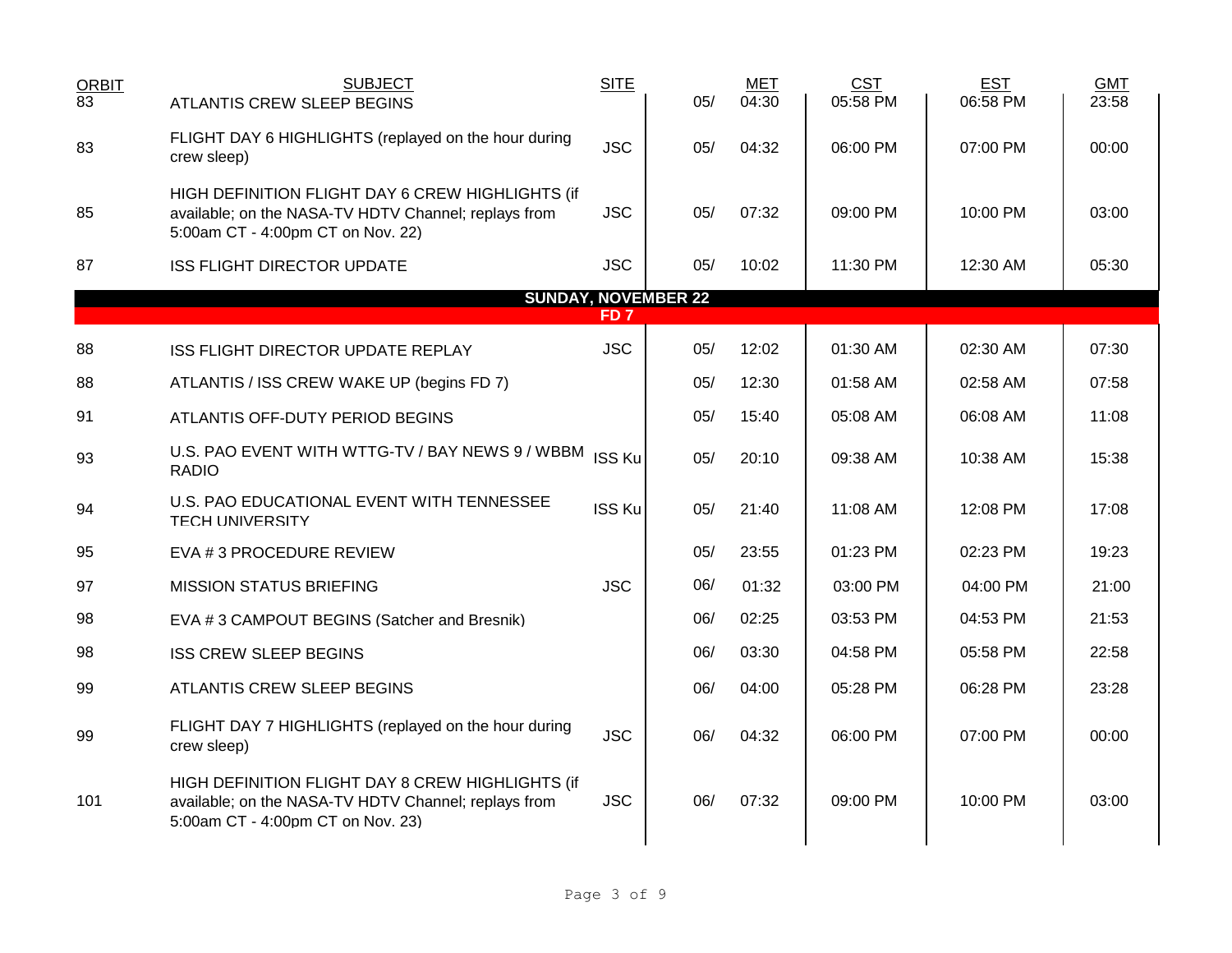| <b>ORBIT</b><br>102 | <b>SUBJECT</b>                                                                                                                                | <b>SITE</b><br><b>JSC</b> |                             | <b>MET</b><br>09:32 | <b>CST</b> | <b>EST</b> | <b>GMT</b> |
|---------------------|-----------------------------------------------------------------------------------------------------------------------------------------------|---------------------------|-----------------------------|---------------------|------------|------------|------------|
|                     | <b>ISS FLIGHT DIRECTOR UPDATE</b>                                                                                                             |                           | 06/                         |                     | 11:00 PM   | 12:00 AM   | 05:00      |
|                     |                                                                                                                                               | FD <sub>8</sub>           | <b>MONDAY, NOVEMBER 23</b>  |                     |            |            |            |
| 103                 | ISS FLIGHT DIRECTOR UPDATE REPLAY                                                                                                             | <b>JSC</b>                | 06/                         | 11:02               | 12:30 AM   | 01:30 AM   | 06:30      |
| 104                 | ATLANTIS / ISS CREW WAKE UP (begins FD 8)                                                                                                     |                           | 06/                         | 12:00               | 01:28 AM   | 02:28 AM   | 07:28      |
| 105                 | EVA #3 PREPARATIONS RESUME                                                                                                                    |                           | 06/                         | 13:45               | 03:13 AM   | 04:13 AM   | 09:13      |
| 107                 | EVA #3 BEGINS (Satcher and Bresnik)                                                                                                           |                           | 06/                         | 16:50               | 06:18 AM   | 07:18 AM   | 12:18      |
| 107                 | HPGT & MISSE-7 TRANSFER FROM ELC2 TO QUEST                                                                                                    |                           | 06/                         | 17:20               | 06:48 AM   | 07:48 AM   | 12:48      |
| 110                 | <b>QUEST AIRLOCK DEBRIS SHIELD REMOVAL</b>                                                                                                    |                           | 06/                         | 21:50               | $11:18$ AM | 12:18 PM   | 17:18      |
| 111                 | EVA #3 ENDS                                                                                                                                   |                           | 06/                         | 23:20               | 12:48 PM   | 01:48 PM   | 18:48      |
| 112                 | <b>MISSION STATUS BRIEFING</b>                                                                                                                | <b>JSC</b>                | 07/                         | 01:02               | 02:30 PM   | 03:30 PM   | 20:30      |
| 113                 | <b>VIDEO FILE</b>                                                                                                                             | <b>HQ</b>                 | 07/                         | 02:32               | 04:00 PM   | 05:00 PM   | 22:00      |
| 114                 | <b>ISS CREW SLEEP BEGINS</b>                                                                                                                  |                           | 07/                         | 03:00               | 04:28 PM   | 05:28 PM   | 22:28      |
| 114                 | ATLANTIS CREW SLEEP BEGINS                                                                                                                    |                           | 07/                         | 03:30               | 04:58 PM   | 05:58 PM   | 22:58      |
| 114                 | FLIGHT DAY 8 HIGHLIGHTS (replayed on the hour during<br>crew sleep)                                                                           | <b>JSC</b>                | 07/                         | 03:32               | 05:00 PM   | 06:00 PM   | 23:00      |
| 116                 | HIGH DEFINITION FLIGHT DAY 8 CREW HIGHLIGHTS (if<br>available; on the NASA-TV HDTV Channel; replays from<br>5:00am CT - 4:00pm CT on Nov. 24) | <b>JSC</b>                | 07/                         | 06:32               | 08:00 PM   | 09:00 PM   | 02:00      |
| 118                 | <b>ISS FLIGHT DIRECTOR UPDATE</b>                                                                                                             | <b>JSC</b>                | 07/                         | 09:02               | 10:30 PM   | 11:30 PM   | 04:30      |
|                     |                                                                                                                                               | FD <sub>9</sub>           | <b>TUESDAY, NOVEMBER 24</b> |                     |            |            |            |
|                     |                                                                                                                                               |                           |                             |                     |            |            |            |
| 119                 | ISS FLIGHT DIRECTOR UPDATE REPLAY                                                                                                             | <b>JSC</b>                | 07/                         | 11:02               | 12:30 AM   | 01:30 AM   | 06:30      |
| 119                 | ATLANTIS / ISS CREW WAKE UP (begins FD 9)                                                                                                     |                           | 07/                         | 11:30               | 12:58 AM   | 01:58 AM   | 06:58      |
| 122                 | ISS REBOOST (If required)                                                                                                                     |                           | 07/                         | 14:20               | 03:48 AM   | 04:48 AM   | 09:48      |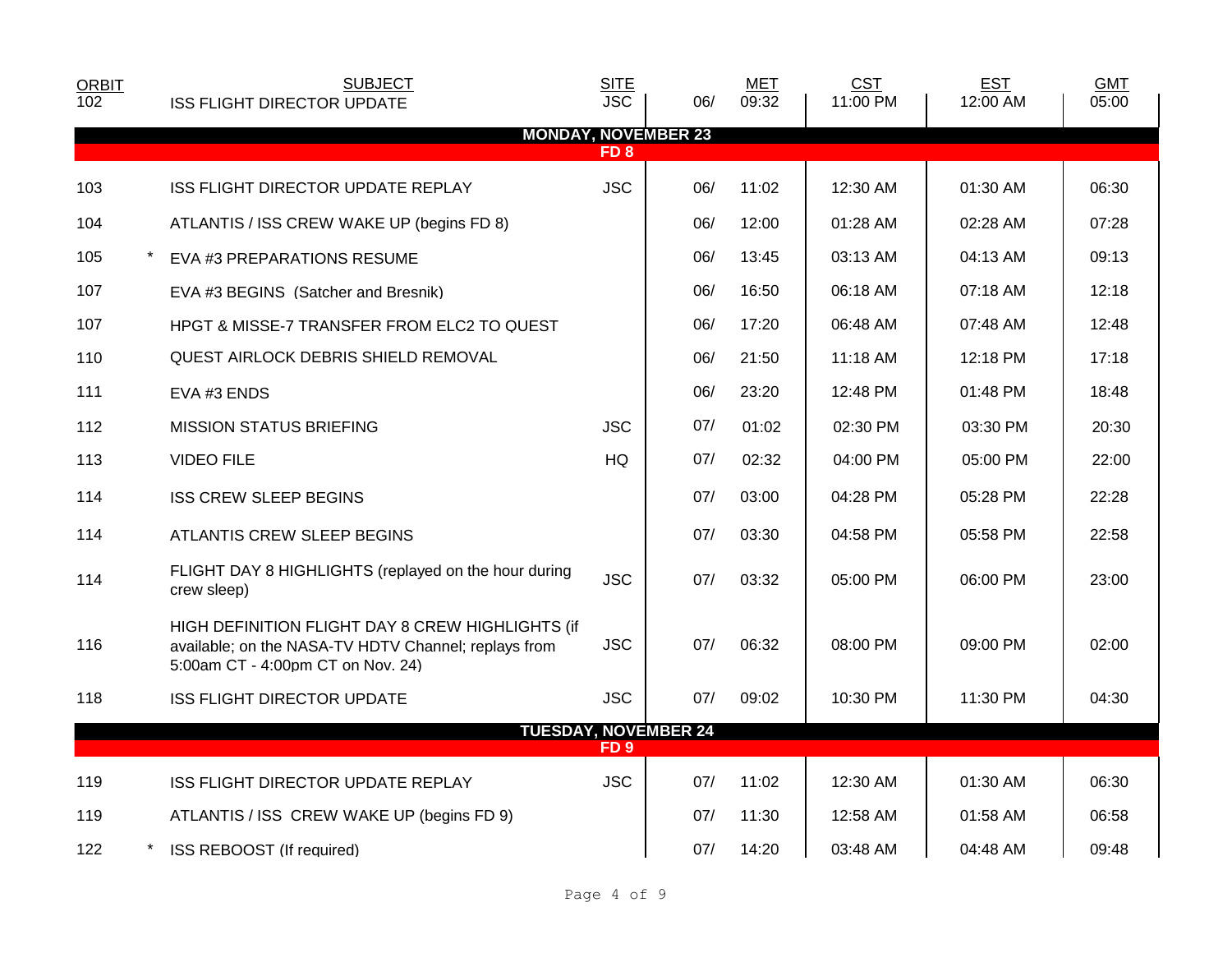| <b>ORBIT</b> | <b>SUBJECT</b>                                                                                                                                | <b>SITE</b>   |     | <b>MET</b> | CST      | <b>EST</b> | <b>GMT</b> |
|--------------|-----------------------------------------------------------------------------------------------------------------------------------------------|---------------|-----|------------|----------|------------|------------|
| 123          | JOINT CREW NEWS CONFERENCE                                                                                                                    | <b>ISS Ku</b> | 07/ | 17:45      | 07:13 AM | 08:13 AM   | 13:13      |
| 125          | EXPEDITION 21 / 22 CHANGE OF COMMAND                                                                                                          | <b>ISS Ku</b> | 07/ | 19:32      | 09:00 AM | 10:00 AM   | 15:00      |
| 125          | ATLANTIS CREW OFF DUTY PERIOD                                                                                                                 |               | 07/ | 19:45      | 09:13 AM | 10:13 AM   | 15:13      |
| 125          | <b>MISSION STATUS BRIEFING</b>                                                                                                                | <b>JSC</b>    | 07/ | 20:32      | 10:00 AM | 11:00 AM   | 16:00      |
| 126          | ATLANTIS / ISS FAREWELL AND HATCH CLOSURE                                                                                                     |               | 07/ | 22:00      | 11:28 AM | 12:28 PM   | 17:28      |
| 127          | RENDEZVOUS TOOLS CHECKOUT                                                                                                                     |               | 07/ | 22:45      | 12:13 PM | 01:13 PM   | 18:13      |
| 127          | CENTERLINE CAMERA INSTALLATION                                                                                                                |               | 07/ | 22:45      | 12:13 PM | 01:13 PM   | 18:13      |
| 128          | <b>VIDEO FILE</b>                                                                                                                             | HQ            | 08/ | 00:32      | 02:00 PM | 03:00 PM   | 20:00      |
| 130          | ATLANTIS / ISS CREW SLEEP BEGINS                                                                                                              |               | 08/ | 03:00      | 04:28 PM | 05:28 PM   | 22:28      |
| 130          | FLIGHT DAY 9 HIGHLIGHTS (replayed on the hour during<br>crew sleep)                                                                           | <b>JSC</b>    | 08/ | 03:32      | 05:00 PM | 06:00 PM   | 23:00      |
| 131          | HIGH DEFINITION FLIGHT DAY 9 CREW HIGHLIGHTS (if<br>available; on the NASA-TV HDTV Channel; replays from<br>5:00am CT - 4:00pm CT on Nov. 25) | <b>JSC</b>    | 08/ | 05:32      | 07:00 PM | 08:00 PM   | 01:00      |
| 133          | <b>ISS FLIGHT DIRECTOR UPDATE</b>                                                                                                             | <b>JSC</b>    | 08/ | 09:02      | 10:30 PM | 11:30 PM   | 04:30      |
| 134          | <b>ISS FLIGHT DIRECTOR UPDATE REPLAY</b>                                                                                                      | <b>JSC</b>    | 08/ | 10:02      | 11:30 PM | 12:30 AM   | 05:30      |
|              | <b>WEDNESDAY, NOVEMBER 25</b>                                                                                                                 | <b>FD 10</b>  |     |            |          |            |            |
| 135          | ATLANTIS CREW WAKE UP (begins FD 10)                                                                                                          |               | 08/ | 11:00      | 12:28 AM | 01:28 AM   | 06:28      |
| 135          | <b>ISS CREW WAKE UP</b>                                                                                                                       |               | 08/ | 11:30      | 12:58 AM | 01:58 AM   | 06:58      |
| 137          | ATLANTIS UNDOCKS FROM ISS                                                                                                                     |               | 08/ | 14:28      | 03:56 AM | 04:56 AM   | 09:56      |
| 138          | ATLANTIS FLYAROUND OF ISS BEGINS                                                                                                              |               | 08/ | 15:05      | 04:33 AM | 05:33 AM   | 10:33      |
| 138          | ATLANTIS FINAL SEPARATION FROM ISS                                                                                                            |               | 08/ | 16:14      | 05:42 AM | 06:42 AM   | 11:42      |
|              |                                                                                                                                               |               |     |            |          |            |            |
| 138          | SHUTTLE VTR PLAYBACK OF UNDOCKING                                                                                                             |               | 08/ | 16:20      | 05:48 AM | 06:48 AM   | 11:48      |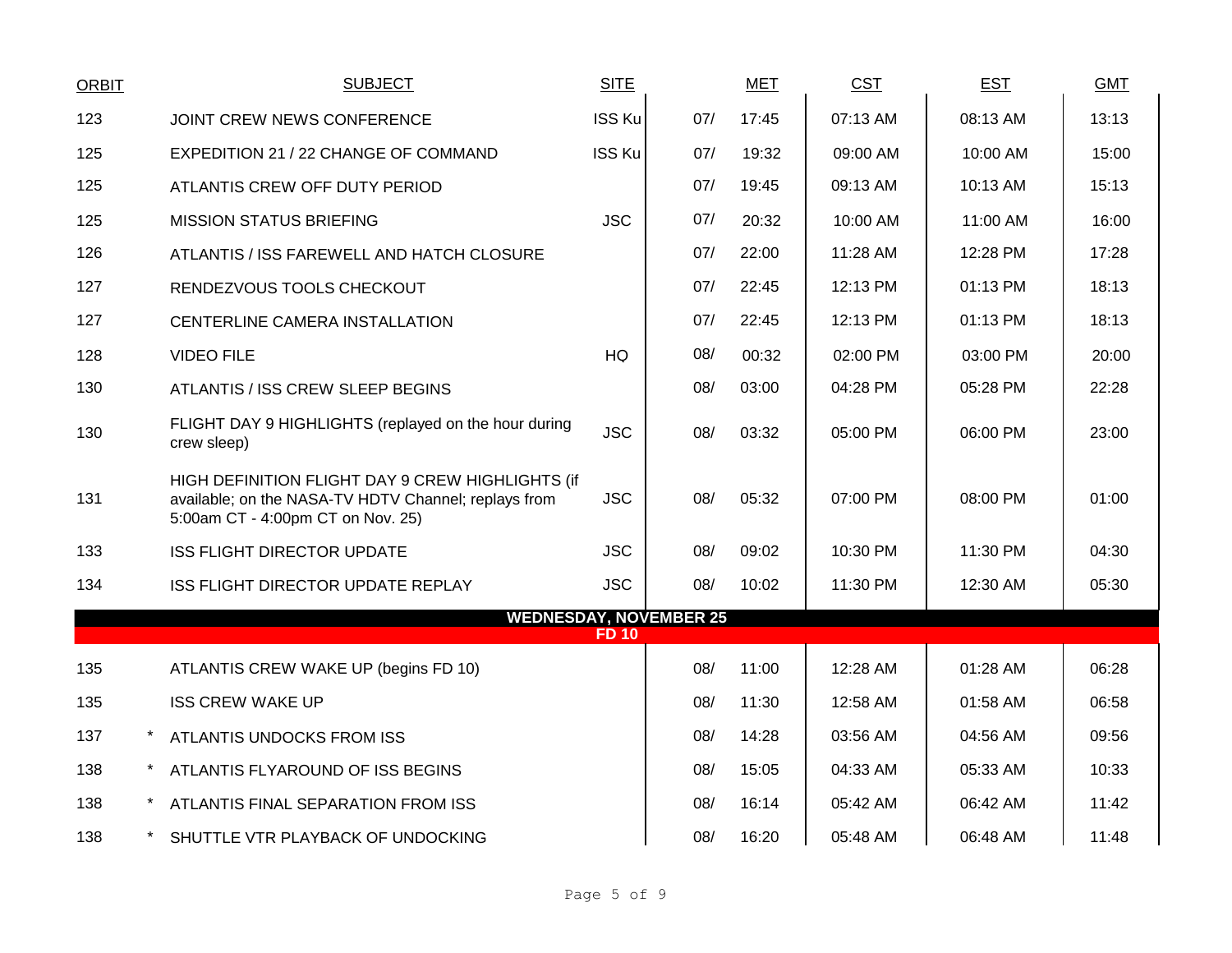| <b>ORBIT</b> | <b>SUBJECT</b>                                                                                                                                 | <b>SITE</b>  |                              | <b>MET</b> | <b>CST</b> | <b>EST</b> | <b>GMT</b> |
|--------------|------------------------------------------------------------------------------------------------------------------------------------------------|--------------|------------------------------|------------|------------|------------|------------|
| 139          | <b>OBSS UNBERTH</b>                                                                                                                            |              | 08/                          | 17:50      | 07:18 AM   | 08:18 AM   | 13:18      |
| 140          | RMS / OBSS LATE INSPECTION OF ATLANTIS' TPS<br><b>BEGINS</b>                                                                                   |              | 08/                          | 18:55      | 08:23 AM   | 09:23 AM   | 14:23      |
| 141          | <b>MISSION STATUS BRIEFING</b>                                                                                                                 | <b>JSC</b>   | 08/                          | 21:02      | 10:30 AM   | 11:30 AM   | 16:30      |
| 143          | <b>OBSS BERTH</b>                                                                                                                              |              | 08/                          | 23:10      | 12:38 PM   | 01:38 PM   | 18:38      |
| 143          | <b>VIDEO FILE</b>                                                                                                                              | HQ           | 08/                          | 23:32      | 01:00 PM   | 02:00 PM   | 19:00      |
| 144          | POST-MMT BRIEFING                                                                                                                              | <b>JSC</b>   | 09/                          | 01:02      | 02:30 PM   | 03:30 PM   | 20:30      |
| 145          | ATLANTIS CREW SLEEP BEGINS                                                                                                                     |              | 09/                          | 03:00      | 04:28 PM   | 05:28 PM   | 22:28      |
| 146          | FLIGHT DAY 10 HIGHLIGHTS (replayed on the hour during<br>crew sleep)                                                                           | <b>JSC</b>   | 09/                          | 03:32      | 05:00 PM   | 06:00 PM   | 23:00      |
| 147          | HIGH DEFINITION FLIGHT DAY 10 CREW HIGHLIGHTS<br>(if available; on the NASA-TV HDTV Channel; replays from<br>5:00am CT - 4:00pm CT on Nov. 26) | <b>JSC</b>   | 09/                          | 05:32      | 07:00 PM   | 08:00 PM   | 01:00      |
|              |                                                                                                                                                | <b>FD 11</b> | <b>THURSDAY, NOVEMBER 26</b> |            |            |            |            |
|              |                                                                                                                                                |              |                              |            |            |            |            |
| 151          | ATLANTIS CREW WAKE UP (begins FD 11)                                                                                                           |              | 09/                          | 11:00      | 12:28 AM   | 01:28 AM   | 06:28      |
| 153          | <b>CABIN STOWAGE BEGINS</b>                                                                                                                    |              | 09/                          | 14:55      | 04:23 AM   | 05:23 AM   | 10:23      |
| 153          | <b>FCS CHECKOUT</b>                                                                                                                            |              | 09/                          | 15:10      | 04:38 AM   | 05:38 AM   | 10:38      |
| 154          | <b>RCS HOT-FIRE TEST</b>                                                                                                                       |              | 09/                          | 16:20      | 05:48 AM   | 06:48 AM   | 11:48      |
| 155          | U.S. PAO EVENT WITH ABC NEWS / WKYC-TV /<br><b>KCBS-TV</b>                                                                                     | <b>TDRE</b>  | 09/                          | 18:05      | 07:33 AM   | 08:33 AM   | 13:33      |
| 157          | <b>MISSION STATUS BRIEFING</b>                                                                                                                 | <b>JSC</b>   | 09/                          | 21:02      | 10:30 AM   | 11:30 AM   | 16:30      |
| 158          | STOTT'S RECUMBENT SEAT SET UP                                                                                                                  |              | 09/                          | 23:00      | 12:28 PM   | 01:28 PM   | 18:28      |
| 159          | KU-BAND ANTENNA STOWAGE                                                                                                                        |              | 10/                          | 00:00      | 01:28 PM   | 02:28 PM   | 19:28      |
| 161          | <b>ATLANTIS CREW SLEEP BEGINS</b>                                                                                                              |              | 10/                          | 03:00      | 04:28 PM   | 05:28 PM   | 22:28      |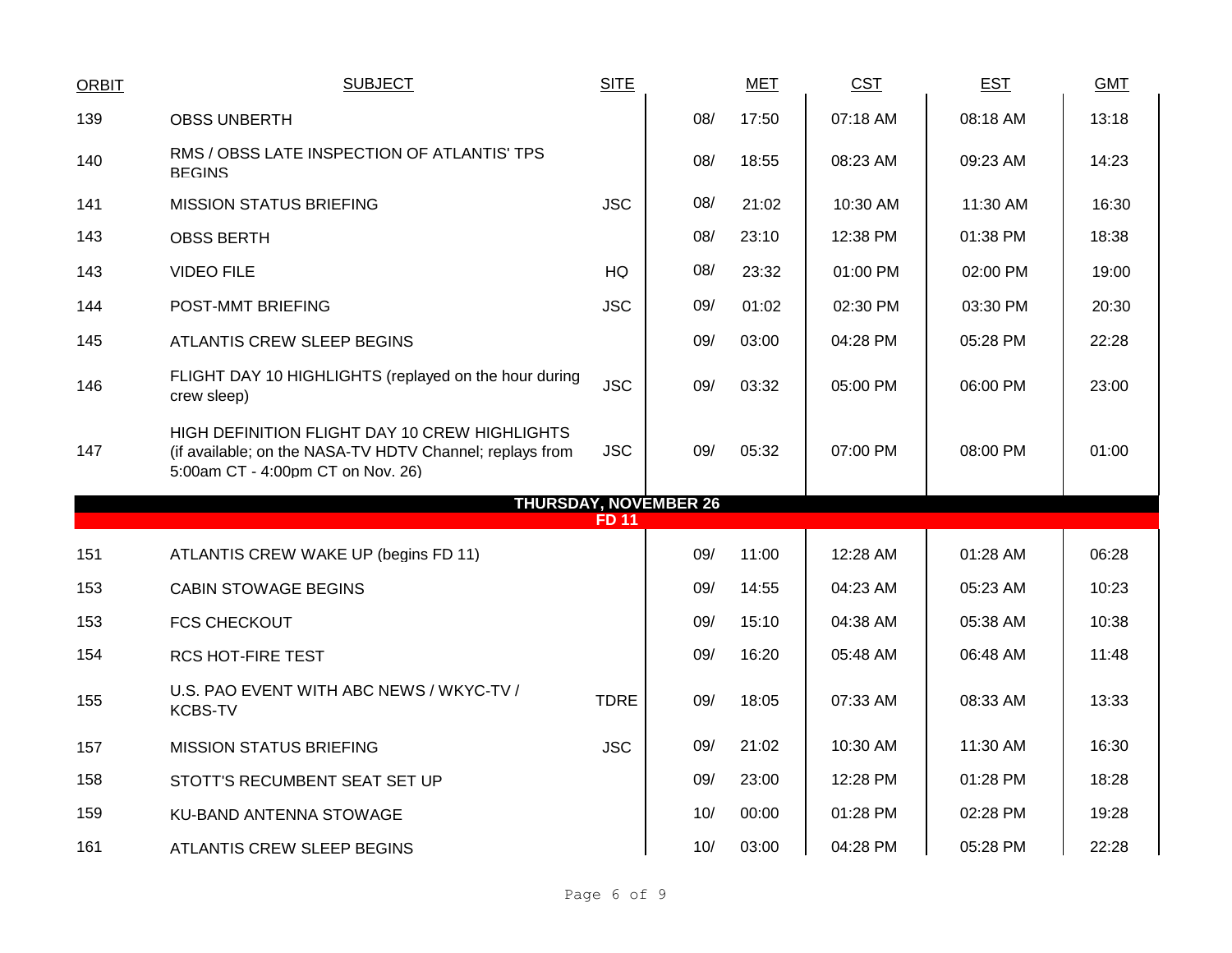| ORBIT | <b>SUBJECT</b>                                                                                                                                 | <b>SITE</b>  |     | <b>MET</b> | <b>CST</b>       | <b>EST</b> | <b>GMT</b> |
|-------|------------------------------------------------------------------------------------------------------------------------------------------------|--------------|-----|------------|------------------|------------|------------|
| 161   | FLIGHT DAY 11 HIGHLIGHTS (replayed on the hour during<br>crew sleep)                                                                           | <b>JSC</b>   | 10/ | 03:32      | 05:00 PM         | 06:00 PM   | 23:00      |
| 163   | HIGH DEFINITION FLIGHT DAY 11 CREW HIGHLIGHTS<br>(if available; on the NASA-TV HDTV Channel; replays from<br>5:00am CT - 4:00pm CT on Nov. 26) | <b>JSC</b>   | 10/ | 05:32      | 07:00 PM         | 08:00 PM   | 01:00      |
|       | <b>FRIDAY, NOVEMBER 27</b>                                                                                                                     |              |     |            |                  |            |            |
|       |                                                                                                                                                | <b>FD 12</b> |     |            |                  |            |            |
| 166   | ATLANTIS CREW WAKE UP (begins FD 12)                                                                                                           |              | 10/ | 11:00      | 12:28 AM         | 01:28 AM   | 06:28      |
| 168   | ATLANTIS DEORBIT PREPARATIONS BEGIN                                                                                                            |              | 10/ | 14:10      | 03:38 AM         | 04:38 AM   | 09:38      |
| 169   | PAYLOAD BAY DOOR CLOSING                                                                                                                       |              | 10/ | 15:34      | 05:02 AM         | 06:02 AM   | 11:02      |
| 171   | ATLANTIS DEORBIT BURN                                                                                                                          |              | 10/ | 18:14      | 07:42 AM         | 08:42 AM   | 13:42      |
| 172   | MILA C-BAND RADAR ACQUISITION OF ATLANTIS                                                                                                      |              | 10/ | 19:04      | 08:32 AM         | 09:32 AM   | 14:32      |
| 172   | <b>KSC LANDING</b>                                                                                                                             | <b>KSC</b>   | 10/ | 19:17      | 08:45 AM         | 09:45 AM   | 14:45      |
|       | POST-LANDING NEWS CONFERENCE                                                                                                                   | <b>KSC</b>   |     |            | NET L+2 HRS.     |            |            |
|       | ENTRY FLIGHT CONTROL TEAM VIDEO REPLAY<br>(replayed after Post-Landing News Conference)                                                        | <b>JSC</b>   |     |            | $\sim$ L+3 HRS.  |            |            |
|       | STS-129 MISSION HIGHLIGHTS VIDEO REPLAY<br>(replayed after Entry Flight Control Team Video)                                                    | <b>JSC</b>   |     |            | $~$ - L+3.5 HRS. |            |            |
|       | STS-129 CREW NEWS CONFERENCE (may be postponed<br>or cancelled)                                                                                | <b>KSC</b>   |     |            | NET L+4.5 HRS.   |            |            |
|       | VIDEO B-ROLL OF STOTT IN CREW QUARTERS<br>(pending availability)                                                                               | <b>KSC</b>   |     |            | NET L+6.5 HRS.   |            |            |
|       |                                                                                                                                                |              |     |            |                  |            |            |
|       |                                                                                                                                                |              |     |            |                  |            |            |
|       |                                                                                                                                                |              |     |            |                  |            |            |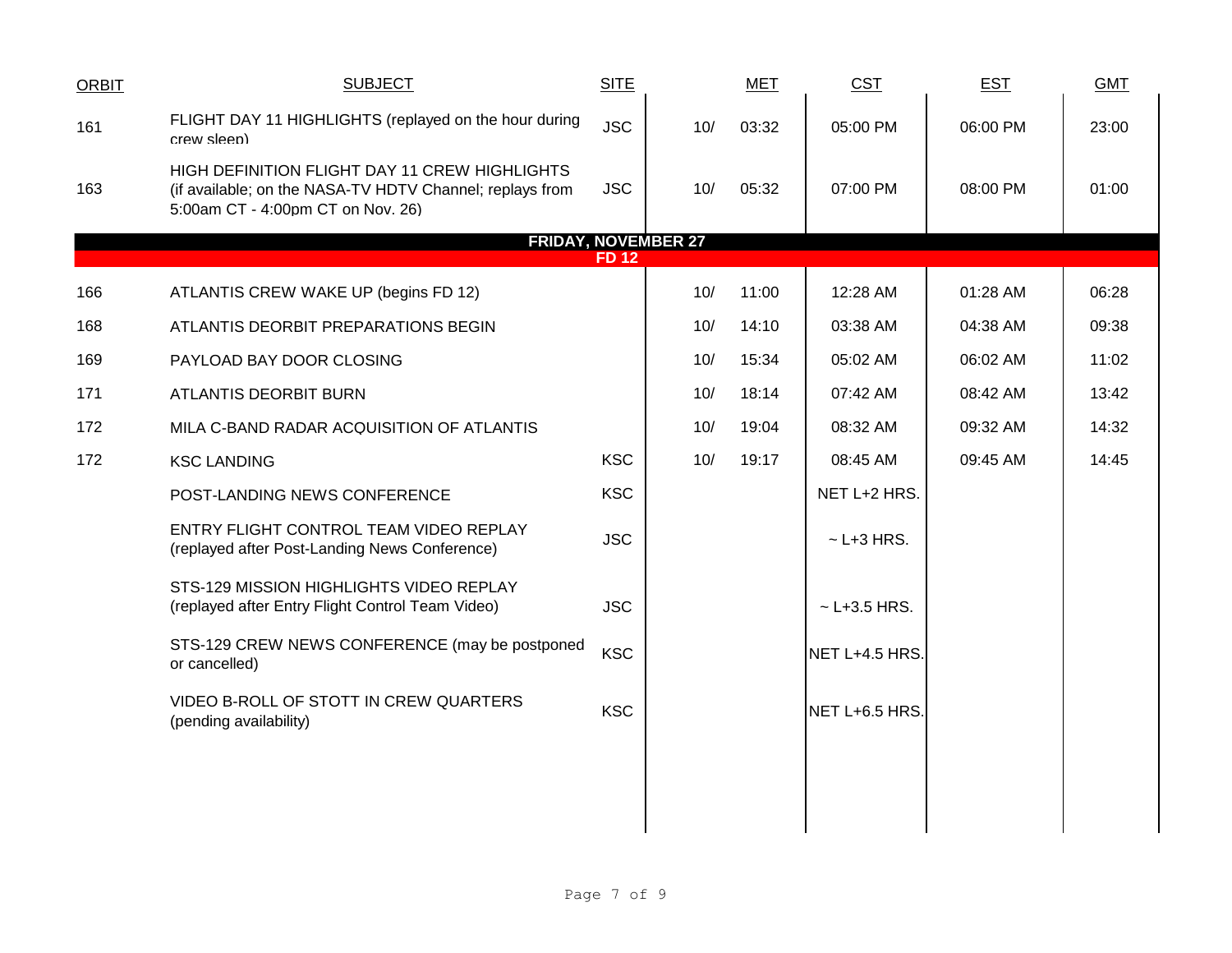| <b>ORBIT</b>                                                                                                                                                                                                                                                                    | SUBJECT                                                                                                                                                                                                                                                                                                                                                                                                                                                                                                                                                                                                                                                                                                                                                                                                                                                                                                                                                                                                                                                                                                          | <b>SITE</b>                | MET | <b>CST</b> | <b>EST</b> | <b>GMT</b> |  |  |  |
|---------------------------------------------------------------------------------------------------------------------------------------------------------------------------------------------------------------------------------------------------------------------------------|------------------------------------------------------------------------------------------------------------------------------------------------------------------------------------------------------------------------------------------------------------------------------------------------------------------------------------------------------------------------------------------------------------------------------------------------------------------------------------------------------------------------------------------------------------------------------------------------------------------------------------------------------------------------------------------------------------------------------------------------------------------------------------------------------------------------------------------------------------------------------------------------------------------------------------------------------------------------------------------------------------------------------------------------------------------------------------------------------------------|----------------------------|-----|------------|------------|------------|--|--|--|
|                                                                                                                                                                                                                                                                                 |                                                                                                                                                                                                                                                                                                                                                                                                                                                                                                                                                                                                                                                                                                                                                                                                                                                                                                                                                                                                                                                                                                                  |                            |     |            |            |            |  |  |  |
|                                                                                                                                                                                                                                                                                 |                                                                                                                                                                                                                                                                                                                                                                                                                                                                                                                                                                                                                                                                                                                                                                                                                                                                                                                                                                                                                                                                                                                  | <b>DEFINITION OF TERMS</b> |     |            |            |            |  |  |  |
|                                                                                                                                                                                                                                                                                 |                                                                                                                                                                                                                                                                                                                                                                                                                                                                                                                                                                                                                                                                                                                                                                                                                                                                                                                                                                                                                                                                                                                  |                            |     |            |            |            |  |  |  |
| AMC:                                                                                                                                                                                                                                                                            | <b>Americom Satellite</b>                                                                                                                                                                                                                                                                                                                                                                                                                                                                                                                                                                                                                                                                                                                                                                                                                                                                                                                                                                                                                                                                                        |                            |     |            |            |            |  |  |  |
| CBCS:                                                                                                                                                                                                                                                                           | Centerline Berthing Camera System                                                                                                                                                                                                                                                                                                                                                                                                                                                                                                                                                                                                                                                                                                                                                                                                                                                                                                                                                                                                                                                                                |                            |     |            |            |            |  |  |  |
| CST:                                                                                                                                                                                                                                                                            | <b>Central Standard Time</b>                                                                                                                                                                                                                                                                                                                                                                                                                                                                                                                                                                                                                                                                                                                                                                                                                                                                                                                                                                                                                                                                                     |                            |     |            |            |            |  |  |  |
| Destiny:                                                                                                                                                                                                                                                                        | U.S. Laboratory on ISS                                                                                                                                                                                                                                                                                                                                                                                                                                                                                                                                                                                                                                                                                                                                                                                                                                                                                                                                                                                                                                                                                           |                            |     |            |            |            |  |  |  |
| ELC1<br>EMU:<br>EST:<br>EVA:<br>FCS:<br>FD:<br>GATOR:<br>GMT:<br>HARMONY: Node 2<br>HD:<br>HPGT:<br>HQ:<br>ISS:<br>JSC:<br>Kibo:<br>KSC:<br>Ŀ.<br>LIMO:<br>MECO:<br>MET:<br><b>MILA</b><br>MMT:<br>MRM-2<br>MS:<br>NET:<br>OBSS:<br>ODS:<br>OMS:<br>ORU:<br>P3:<br>PAO:<br>PAS: | <b>Express Logistics Carrier 1</b><br><b>Extravehicular Mobility Unit</b><br><b>Eastern Standard Time</b><br><b>Extravehicular Activity</b><br><b>Flight Control System</b><br><b>Flight Day</b><br>Grappling Adaptor to On-Orbit Railing<br><b>Greenwich Mean Time</b><br><b>High Definition Television</b><br>High Pressure Gas Tank<br><b>NASA Headquarters</b><br><b>International Space Station</b><br>Johnson Space Center<br>Japanese Pressurized Module<br>Kennedy Space Center<br>Launch or Landing time<br>Live Interview Media Outlet channel<br>Main Engine Cut-Off<br>Mission Elapsed Time, which begins at the moment of launch and is read: DAYS/HOURS:MINUTES. LAUNCH=00/00:00<br>Merritt Island, Florida Tracking Station<br><b>Mission Management Team</b><br>Mini Research Module 2 (new docking port on ISS)<br><b>Mission Specialist</b><br>No Earlier Than<br>Orbiter Boom Sensor System<br><b>Orbiter Docking System</b><br><b>Orbital Maneuvering System</b><br><b>Orbital Replacement Unit</b><br>Port Three Truss Segment<br><b>Public Affairs office</b><br>Payload Attachment System |                            |     |            |            |            |  |  |  |